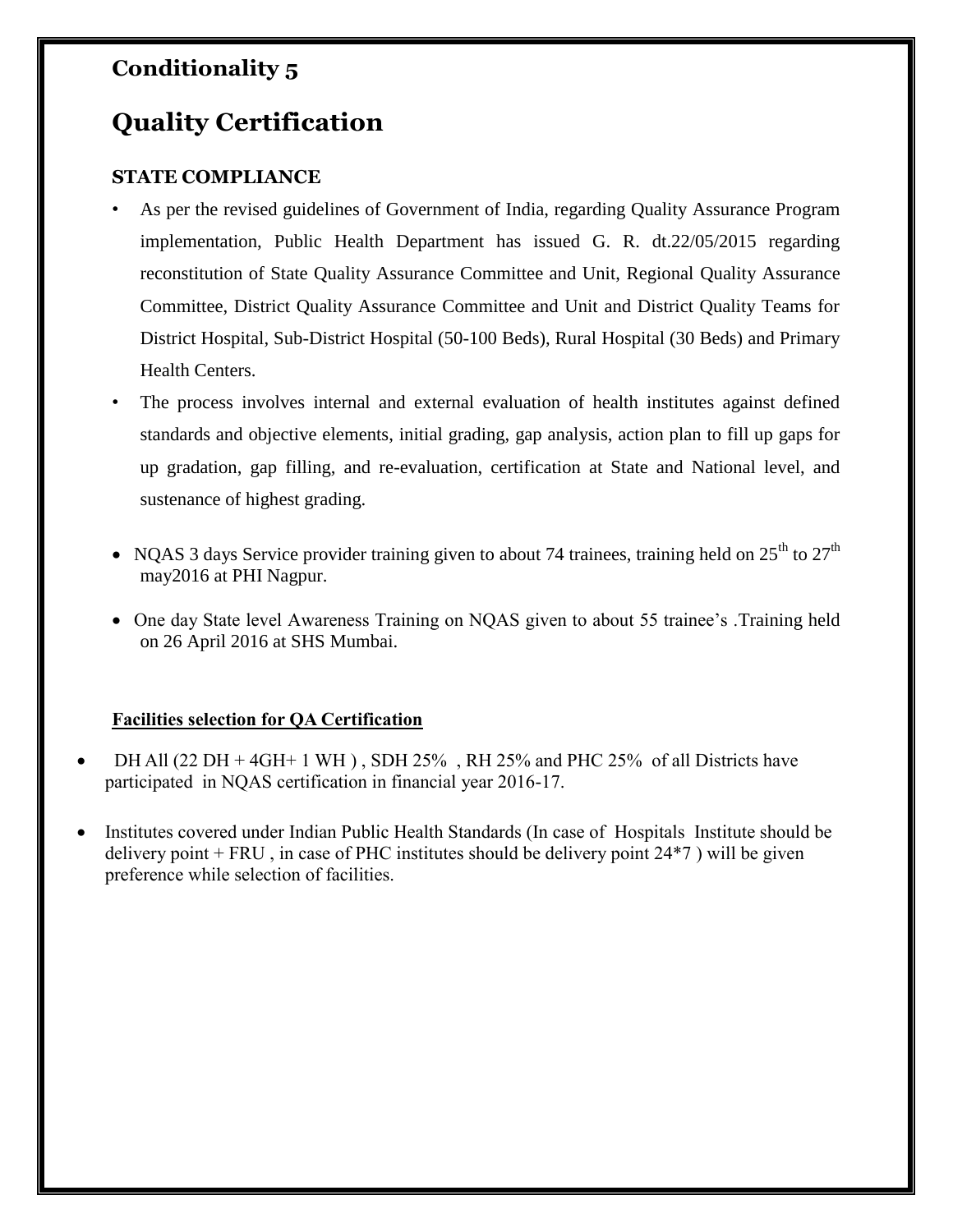| Sr.<br>No.     | <b>District</b>             | D<br>$\bf H$                       | G<br>H                  | W<br>H       | <b>SDH</b><br>(100)<br><b>Beds</b> | (50)<br><b>Beds</b><br>$\lambda$ | <b>SDH</b><br>100/5<br>$\boldsymbol{0}$ | 25<br>$\frac{0}{0}$              | $\mathbf R$<br>H              |                                  | 25<br>$\frac{0}{0}$            | PH<br>$\mathbf C$   | 25<br>$\%$ | <b>TOTAL</b> |
|----------------|-----------------------------|------------------------------------|-------------------------|--------------|------------------------------------|----------------------------------|-----------------------------------------|----------------------------------|-------------------------------|----------------------------------|--------------------------------|---------------------|------------|--------------|
| $\mathbf{1}$   | Thane                       | $\mathbf{1}$                       | $\overline{2}$          |              | 2                                  | $\overline{0}$                   | $\overline{2}$                          | $\overline{0}$                   | 6                             | 2                                | $\mathbf{1}$                   | 32                  | 8          | 12           |
| $\overline{2}$ |                             | $\overline{0}$                     |                         |              | $\overline{2}$                     | 1                                | 3                                       | $\mathbf{1}$                     | 9                             | $\overline{2}$                   | $\overline{2}$                 | 46                  | 12         | 15           |
| 3              | Palghar<br>Raigad           | $\mathbf{1}$                       |                         |              | $\mathbf{1}$                       | 4                                | 5                                       | $\mathbf{1}$                     | 10                            | 3                                | 3                              | 52                  | 13         | 18           |
| 4              | Dhule                       | $\overline{0}$                     |                         |              | 1                                  | $\mathbf{1}$                     | $\overline{2}$                          | $\mathbf{1}$                     | 6                             | 2                                | $\overline{2}$                 | 41                  | 10         | 13           |
| 5              | Nandurbar                   | $\mathbf{1}$                       |                         |              | $\boldsymbol{0}$                   | $\overline{2}$                   | $\overline{2}$                          | $\overline{0}$                   | 11                            | 3                                | 3                              | 58                  | 13         | 17           |
| 6              | Jalgaon                     | $\mathbf{1}$                       |                         |              | $\mathbf{1}$                       | $\overline{2}$                   | 3                                       | $\overline{0}$                   | 17                            | $\overline{4}$                   | $\overline{4}$                 | 77                  | 19         | 24           |
| 7              | Nashik                      | $\mathbf{1}$                       | $\mathbf{1}$            |              | $\mathbf{1}$                       | 3                                | 4                                       | $\boldsymbol{0}$                 | 23                            | 6                                | 5                              | 103                 | 25         | 32           |
| 8              | Ahmednagar                  | $\mathbf{1}$                       |                         |              | $\boldsymbol{0}$                   | $\overline{2}$                   | $\overline{2}$                          | $\overline{0}$                   | 23                            | 6                                | 5                              | 96                  | 25         | 31           |
| 9              | Pune                        | $\mathbf{1}$                       |                         |              | $\mathbf{1}$                       | 3                                | $\overline{4}$                          | $\mathbf{1}$                     | 21                            | 5                                | $\overline{4}$                 | 96                  | 24         | 30           |
| 10             | Solapur                     | $\boldsymbol{0}$                   |                         |              | $\mathbf{1}$                       | $\overline{2}$                   | 3                                       | $\mathbf{1}$                     | 13                            | 3                                | 3                              | 77                  | 20         | 24           |
| 11             | Satara                      | $\mathbf{1}$                       |                         |              | $\mathbf{1}$                       | $\mathbf{1}$                     | $\mathbf{2}$                            | $\overline{0}$                   | 15                            | $\overline{4}$                   | $\overline{4}$                 | 71                  | 20         | 25           |
| 12             | Kolhapur                    | $\mathbf{0}$                       |                         |              | $\mathbf{1}$                       | 3                                | 4                                       | $\mathbf{1}$                     | 16                            | $\overline{4}$                   | $\overline{4}$                 | 73                  | 18         | 23           |
| 13             | Sangli                      | $\boldsymbol{0}$                   |                         |              | $\overline{0}$                     | $\overline{2}$                   | $\overline{2}$                          | $\mathbf{1}$                     | 13                            | 3                                | 3                              | 59                  | 15         | 19           |
| 14             | Ratnagiri                   | $\mathbf{1}$                       |                         |              | $\mathbf{1}$                       | $\overline{2}$                   | 3                                       | $\mathbf{1}$                     | 8                             | $\overline{2}$                   | $\overline{2}$                 | 67                  | 17         | 21           |
| 15             | Sindhudurg                  | $\mathbf{1}$                       |                         |              | $\overline{2}$                     | $\mathbf{1}$                     | 3                                       | $\mathbf{1}$                     | $\overline{7}$                | $\overline{2}$                   | $\overline{2}$                 | 38                  | 10         | 14           |
| 16             |                             | $\overline{0}$                     |                         |              | $\mathbf{1}$                       | $\overline{2}$                   | 3                                       | $\mathbf{1}$                     | 10                            | 3                                | 3                              | 50                  | 13         | 17           |
| 17             | Aurangabad<br>Jalna         | $\mathbf{1}$                       |                         |              | $\boldsymbol{0}$                   | $\mathbf{1}$                     | $\mathbf{1}$                            | $\overline{0}$                   | 8                             | $\overline{2}$                   | $\overline{2}$                 | 40                  | 10         | 13           |
| 18             | Parbhani                    | $\mathbf{1}$                       |                         |              | $\boldsymbol{0}$                   | $\overline{2}$                   | $\overline{2}$                          | $\mathbf{1}$                     | 6                             | $\overline{2}$                   | $\overline{2}$                 | 31                  | 8          | 12           |
| 19             | Hingoli                     | $\mathbf{1}$                       |                         |              | $\boldsymbol{0}$                   | $\mathbf{1}$                     | $\mathbf{1}$                            | $\overline{0}$                   | 3                             | 1                                | $\mathbf{1}$                   | 24                  | 6          | 8            |
| 20             | Latur                       | $\mathbf{0}$                       |                         |              | $\mathbf{1}$                       | $\mathbf{1}$                     | $\overline{2}$                          | $\mathbf{1}$                     | 10                            | 3                                | 3                              | 46                  | 12         | 16           |
|                |                             |                                    |                         |              |                                    |                                  |                                         |                                  | 7                             |                                  |                                | 42                  | 11         | 15           |
| 21<br>22       | Osmanabad                   | $\mathbf{1}$                       |                         |              | $\overline{2}$                     | 1                                | 3                                       | $\mathbf{1}$                     |                               | 2<br>3                           | 2<br>3                         | 50                  | 11         | 15           |
| 23             | <b>Beed</b>                 | $\mathbf{1}$<br>$\overline{0}$     |                         |              | $\overline{2}$<br>$\mathbf{1}$     | 1<br>3                           | 3<br>$\overline{4}$                     | $\boldsymbol{0}$<br>$\mathbf{1}$ | 11<br>12                      | $\overline{3}$                   | $\overline{3}$                 | 65                  | 17         | 21           |
| 24             | Nanded<br>Akola             | $\overline{0}$                     |                         |              |                                    | $\boldsymbol{0}$                 | $\mathbf{1}$                            | $\mathbf{1}$                     | 5                             | $\mathbf{1}$                     | $\overline{2}$                 | 30                  | 8          | 11           |
| 25             | Washim                      | $\mathbf{1}$                       |                         |              | $\mathbf{1}$<br>$\boldsymbol{0}$   | $\boldsymbol{0}$                 | $\boldsymbol{0}$                        | $\overline{0}$                   | $\overline{7}$                | $\overline{2}$                   | $\overline{2}$                 | 25                  | 6          | 9            |
| 26             |                             | $\mathbf{1}$                       |                         |              |                                    | 3                                |                                         | $\mathbf{1}$                     | 9                             | $\overline{2}$                   | $\overline{2}$                 | 56                  | 14         | 18           |
| 27             | Amravati                    | $\overline{0}$                     |                         |              | $\mathbf{1}$<br>$\boldsymbol{0}$   | $\overline{3}$                   | $\overline{4}$<br>3                     |                                  | 14                            | $\overline{4}$                   | $\overline{3}$                 | 63                  | 15         | 19           |
| 28             | Yavatmal<br><b>Buldhana</b> | $\mathbf{1}$                       | $\mathbf{1}$            |              | $\mathbf{1}$                       | $\mathbf{1}$                     | $\overline{2}$                          | $\mathbf{1}$<br>$\overline{0}$   | 12                            | $\overline{3}$                   | $\overline{3}$                 | 52                  | 11         | 16           |
| 29             |                             | $\overline{0}$                     |                         | $\mathbf{1}$ | $\boldsymbol{0}$                   | $\overline{2}$                   | $\overline{2}$                          | $\mathbf{1}$                     | 9                             | $\overline{2}$                   | $\overline{2}$                 | 49                  | 14         | 18           |
|                | Nagpur                      | $\mathbf{1}$                       |                         |              |                                    | $\mathbf{1}$                     | $\overline{2}$                          | $\mathbf{1}$                     |                               | $\overline{2}$                   | $\overline{2}$                 | 27                  | 8          |              |
| 30             | Wardha                      |                                    |                         |              | $\mathbf{1}$                       |                                  |                                         |                                  | 6                             |                                  |                                |                     |            | 12           |
| 31<br>32       | <b>Bhandara</b><br>Gondia   | $\mathbf{1}$<br>$\mathbf{1}$       |                         |              | $\mathbf{1}$<br>$\boldsymbol{0}$   | $\mathbf{1}$<br>$\mathbf{1}$     | $\sqrt{2}$<br>$\mathbf{1}$              | $\mathbf{1}$<br>$\overline{0}$   | 7<br>10                       | $\overline{2}$<br>$\overline{3}$ | $\mathbf{2}$<br>$\overline{2}$ | 33<br>39            | 6<br>10    | 10<br>13     |
| 33             | Chandrapur                  | $\overline{0}$                     |                         |              | $\mathbf{1}$                       | $\overline{2}$                   | 3                                       | $\overline{0}$                   | 10                            | 3                                | $\overline{2}$                 | 58                  | 13         | 15           |
| 34             | Gadchiroli                  | $\mathbf{1}$                       |                         |              | $\boldsymbol{0}$                   | $\overline{3}$                   | 3                                       | $\mathbf{1}$                     | 9                             | $\overline{2}$                   | $\overline{2}$                 | 45                  | $11\,$     | 15           |
| <b>State</b>   |                             | $\overline{2}$<br>$\boldsymbol{2}$ | $\overline{\mathbf{4}}$ | $\mathbf{1}$ |                                    |                                  | 86                                      | 21                               | 36<br>$\overline{\mathbf{3}}$ | 9<br>$\mathbf{1}$                | 90                             | 181<br>$\mathbf{1}$ | 453        | 591          |